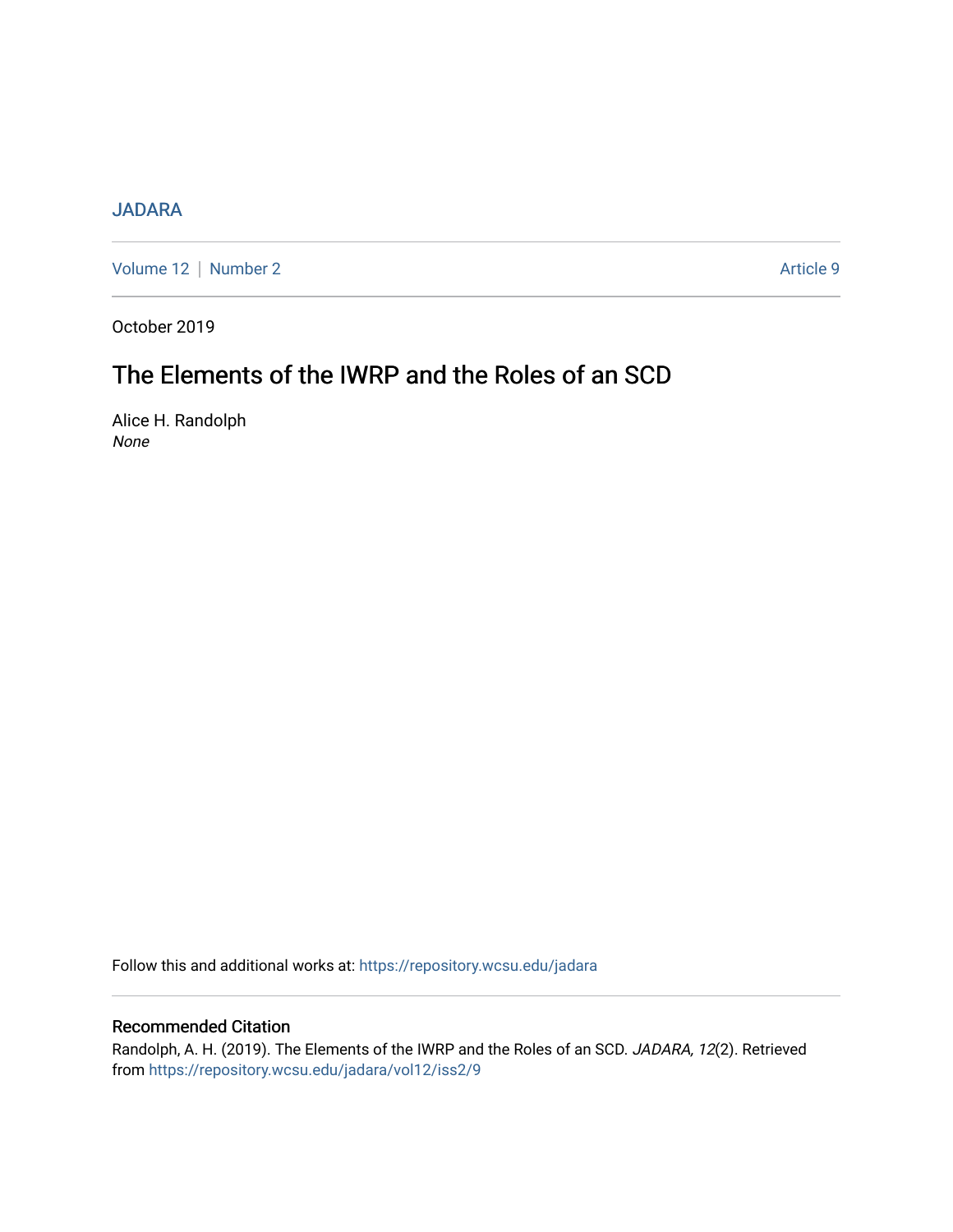### Alice H. Randolph, Ed.D.

Thank you very much for the opportunity to speak to this group. It was my pleasure to work with this group when it met in 1974 and I've looked forward to this assignment.

To begin my presentation, I'd like to continue the pattern set by Ralph White and provide another lesson on scripture. There were three men dis cussing which of their professions was the oldest. These men were an architect, a physician, and a politician. The physician said "We'll solve this by returning to the earliest written record; the Bible. It says that Eve was created out of Adam's rib. That was a surgical procedure so my profession must be the oldest. The architect said, "Oh no! Before Adam and Eve, God created the universe out of chaos. That was an architectural process, so my profession is the oldest." "No, no, no." cried the politician. "My profession is definitely the oldest. Who do you think created all that chaos in the first place?"

And to be very honest, chaos is what 1 expected when 1 first read the Rehabilitation Act of 1973. It was in that legislation that the Individualized Written Rehabilitation Program was mandated. It was, as far as I have been able to determine, the first attempt of legislators to specify what happens in a counseling relationship between a rehabilitation counselor and the client. Not only that, the IWRP is clearly out of the behavioral theoretical approach to counseling. The IWRP represented a big change from the 'individual plan' (remember that) and VR agencies weren't prepared to give the IWRP the warmest of receptions. It is fair to say that it was received less enthusiastical ly than a budget increase would have been received.

The purpose of my time here is to review the elements of the IWRP, but I'm not going to spend much time telling you the letter of the law. You have Dick Melia to help with those needs. I'm also not going to spend this time telling you how to do an IWRP, since that is not what most of you do.

Vol. 12 No. 2 17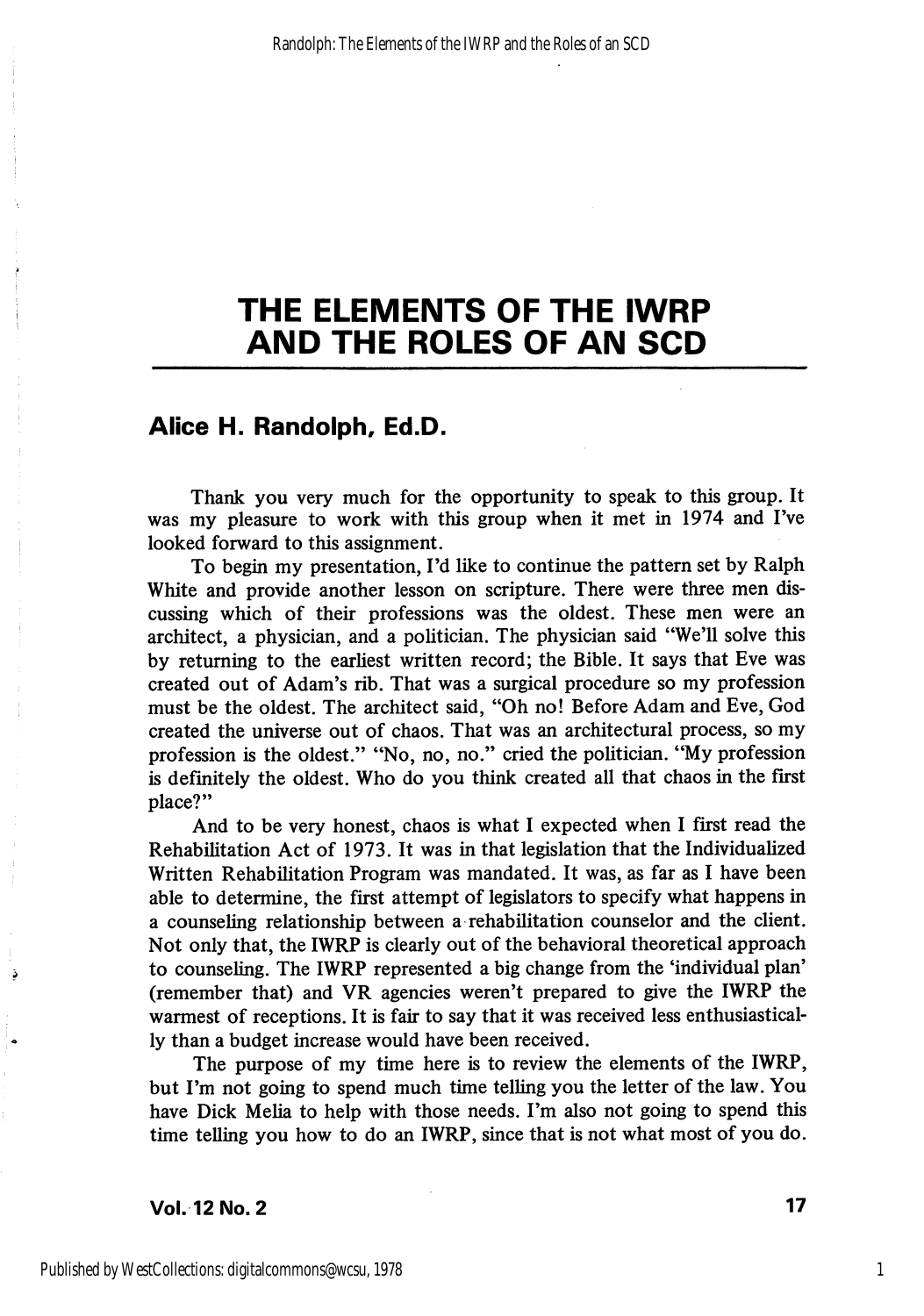I'm going to focus on the IWRP and your role as:

- trainer of new counselors
- remediator of difficulties in RCD performance
- shaper of attitudes and behavior
- educator of advocacy groups
- reinforcer of client expectations

I realize that most SCDs don't have line authority; that most SCDs don't consider themselves as policy makers in the agency; and that most SCDs didn't have input to the development of the IWRP form. Any one of these facts could be an excuse to throw up your hands and say, "What can I do to help deaf clients? Look where I am in the agency"! But that doesn't happen with this group. One reason is because you know that knowledge is power. With the knowledge you have about the uniqueness of the disability comes the power to impact the system in many ways. I'd like to suggest that per haps a unwritten, subgoal of this conference be for you to acquire enough knowledge about the IWRP, that you can manipulate that system in favor of the deaf client.

What is an IWRP? To answer this we go to the intent of the Act: to expand and improve services to severely handicapped individuals, and to make the client a full participant in his or her rehabilitation process. It seems further evident that it was the intent of Congress that the IWRP be a blue print of this process of providing rehabilitation services in a systematic way to help the client achieve a vocational goal. This blueprint is developed in advance of any service provision and is continuously developed. It answers the questions. What is the vocational goal, and How will this goal be attained. It is intended that the IWRP be written as specifically as possible as early in the process as possible. These aspects of the IWRP make it a process of sequential planning for client services; this is the IWRP as an underlying philosophy. IWRP is also a form; each agency has had to operationalize these concepts. Unfortunately, IWRP means only form to most rehabilitation counselors at this time.

The philosophy underlying IWRP could be summarized as the blueprint of a rehabilitation process that is the mutual possession of both the counselor (agency) and the client. The client is a full participant, and understands the sequence of the services and the accountability that is built into the process. Philosophically speaking, as a network of state federal agencies this is the official announcement of a move from paternal or autocratic rehabilitation to full and participatory rehabilitation.

I'd like to stray a bit from my assignment for just a minute. Something that I'm hearing from rehabilitation counselors related to this issue has me concerned. It seems that some agency staff have gotten the idea that full participation and joint decision making mean that the client makes the decision. More serious is the translation that this means that the client get

ę.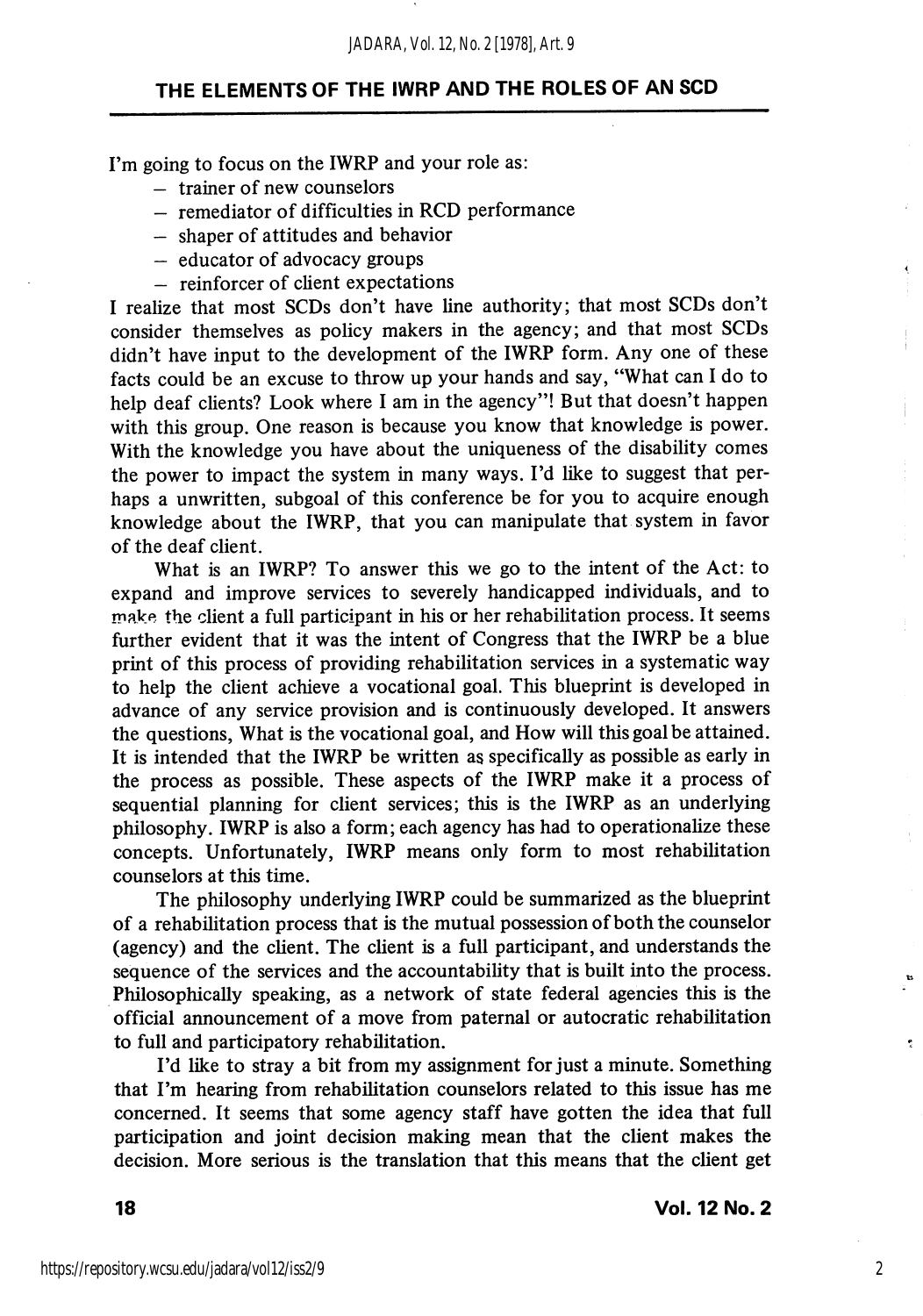what he or she wants. I don't agree with this, although I can see how we may be giving counselors this idea. I think joint participation and joint decision making should be explained something like this. To the rehabilitation pro cess the client brings zest, enthusiasm, ambition, hopes, desires, goals, etc. The rehabilitation counselor brings expertise in vocational areas, knowledge about what contributes to long term vocational success, understanding of disabilities and people, etc. Together the counselor and client trade these ideas and goals. They contribute together, but uniquely to the process. When there is a difference, they negotiate. When a client is coming from an unrealistic perspective the counselor educates. Hopefully they can reach agreement. If they can't, then it is the counselor's responsibility to make a sound rehabilitation decision. It is then the client's right to appeal the decision. Since the counselor is responsible for his or her caseload and budget, it is the counselors who must ultimately make the decisions which they have been educated and trained to make. It is important that we communicate that the system believes in the competence and integrity of a decision soundly made and adequately documented. This is not to say that we lessen the emphasis on client rights; we just provide balanced information.

The counselor client relationship has some new components or added dimensions as a result of the IWRP. There has been an increase in the quality of the knowledge exchange component, the client involvement component, and a verification component has been added. Let's discuss specifically what has or should have happened to each of these components.

The knowledge exchange component. This refers to the information that must be provided to the client and the assurance that the client *under*stands this information, as well as the traditional information that the counselor has always obtained about the client. The IWRP has affected the communication of information to the client in the following areas.

- the meaning of rehabilitation
- the meaning of eligibility and how it is determined
- the rights to appeal a decision of ineligibility
- $-$  the administrative review/fair hearing process and what it means
- the annual review of an ineligibility decision
- the meaning of confidentiality and that personal, medical, and other information will be kept confidential
- the contingencies that might affect the program of services

The involvement component refers to the client's active participation in making decisions related to his or her rehabilitation. Client involvement is an all encompassing phrase and it can mean a great deal or it can be so broad as to mean nothing. Here are some specific points at which the client should be involved.

— placement in extended evaluation

 $-$  determination of eligibility or ineligibility

Vol. 12 No. 2 19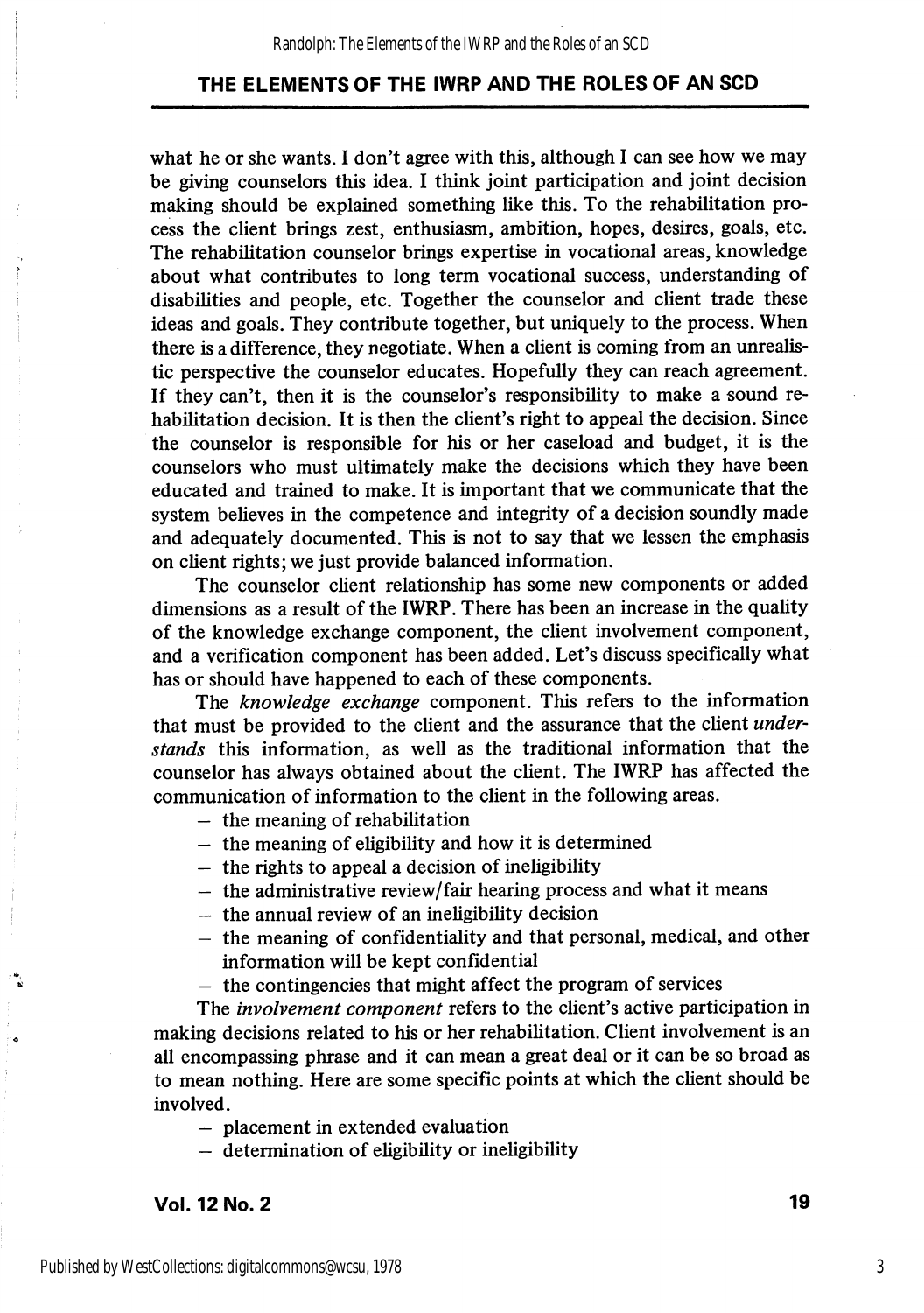- formulation of a vocational goal
- establishment of intermediate objectives, including services, target dates, and evaluation criteria
- evaluation of progress as outlined on the IWRP
- discussion of rights and responsibilities
- amendments to the IWRP

The verification component is from the mandate that the client will receive information in writing about the eligibility decision and the IWRP. The law says that it is the agency's responsibility to help the client understand the rehabilitation process. This must be verified either in the case record, through the client's signature, etc.

This is an overview of the philosophical interpretations of the legislative mandates of the IWRP. Now let me review for operational purposes what the IWRP must be. It must be:

- continuously developed
- jointly developed
- $-$  developed with the client's representative if the client so desires
- assured that the client will receive a copy of the main document and substantial amendments
- initiated with either status 06 or 10
- $-$  a program of services which will enable the client to achieve the vocational goal
- $-$  include the following statements
	- the basis of the ehgibility determination
	- the long range employment goal
	- the intermediate rehabihtation objectives
	- services, terms, and conditions
	- date of initiation and completion of services
	- evaluation of progress toward the rehabihtation objectives with objective criteria and how progress will be recorded
	- $-$  views of the client
	- $-$  the client's financial participation including the use of similar benefits if they are available
	- $-$  an assurance that the client knows his or her rights or responsi**bilities**
	- $-$  information about client assistance projects
	- the basis of rehabihtation success
	- post employment and closure justification

Of all these requirements most are being carried out and there seems to be no significant difficulties with the exception of "intermediate rehabilita tion objectives". The guidelines are less than specific and there is widespread confusion and various implementation approaches among the state agencies.